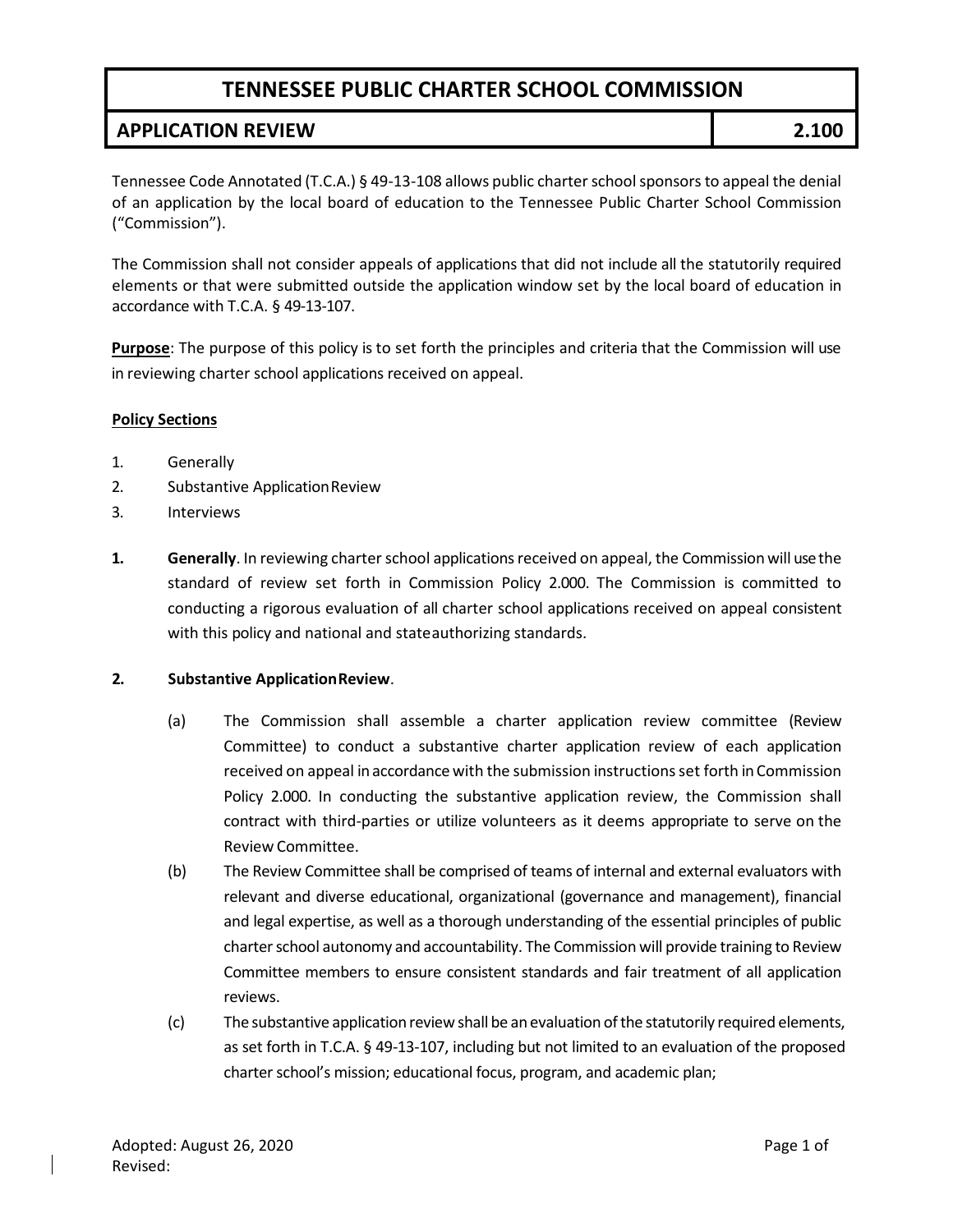# **TENNESSEE PUBLIC CHARTER SCHOOL COMMISSION**

### **APPLICATION REVIEW 2.100**

- (d) business plan, including an operating budget; governance board and structure; discipline code; and compliance with applicable laws and regulations. The Review Committee shall use the sample scoring criteria provided by the Commissioner of Education and available on the Tennessee Department of Education's website to evaluate the charter application.
- (e) The Commission and the Review Committee shall take into consideration and, if necessary, gather additional information regarding the past and current performance, including student growth and achievement, of any charter school operated by the sponsor pursuant to T.C.A. § 49-13-107(e).
- (f) The Commission will ensure that the application review process, Review Committee members, and decision-making processes are free of conflicts of interest in accordance with Commission Policy 1.100 and willrequire full disclosure of any potential or perceived conflicts of interest between Review Committee members and sponsors.

### **3. Interviews**.

- (a) The Commission staff shall interview the governing board and school leadership, if named, of each sponsor that has filed an appeal in accordance with Commission Policy 2.000.
- (b) The Commission shall assemble an interview panel that may include Commission staff, a Commission member, Review Committee members, and any other internal or external individuals whose knowledge and expertise would assist the Commission in its decision to authorize the charterschool.
- (c) The focus of the interview will be the governing board and school leadership's capacity to operate a high-quality charter school that is consistent with the charter application and in a fiscally responsible manner that advances the mission of the charter school.
- (d) The Commission staff will schedule interviews in a manner that accounts for scheduling conflicts. However, the final decision as to interview time and location is in the discretion of Commission staff. Commission staff will schedule a date for the interview to be conducted electronically.
- (e) The interviews will be closed and not be open to the public.
- (f) The officers of the governing board and the school leader (if named) shall attend the interview. Other representatives that may attend the interview include, but are not limited to, all members of the governing board, school leadership positions, and key personnel of identified school partners. The Commission limits the total number of interview participants from the applicant to eight (8).
- (g) Commission staff shall conduct all interviews electronically..All interview attendees (both onbehalf of charter school and Commission) shall attend the interview in-person. However, Commission staff may allow certain attendees to participate remotely in extraordinary circumstances.